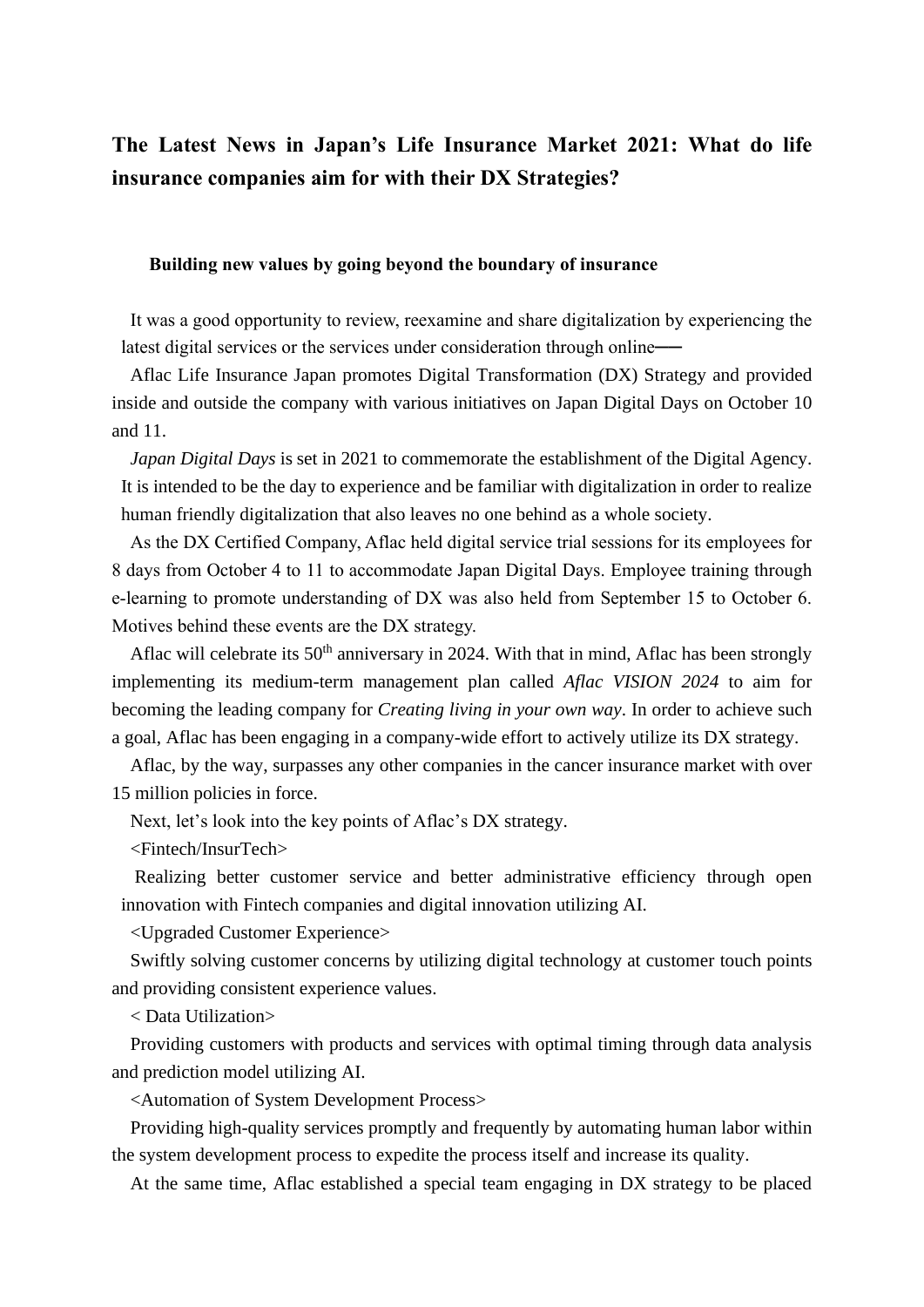across the organization and put its effort to nurture organizational culture and human resource development to promote DX strategy.

As Key Performance Indicators, or KPIs, "Customer Satisfaction" and "the Number of Digital Touch Points" are used to monitor the DX achievement status.

Aflac said of its determination for its DX strategy as follows.

"As a leading company of 'Insurance for Living', which is our core business, we'll provide valuable products and services with the help of digital technology. We also would like to create new values that are not bounded by standards of insurance by applying digital technology to a new business field to link insurance services to non-insurance services."

#### **Adopting 3D avatar chatbot and the like**

Aflac so far has engaged in the following initiatives related to InsurTech.

May 2019: Introducing in-house AI search system

March 2020: Introducing 3D avatar chatbot

March 2020: Introducing Al support system for salesforce

The in-house AI search system allows cross-searching accumulated information and data within the company and it has successfully improved the accuracy and the efficiency of administrative work.

The 3D avatar chatbot provides an interactive experience to policyholders as an animated operator icon whose gesture and lips are in sync with the reply assists them.

The AI support system for salesforce picks up the most optimal proposal points to sales agents by learning best practices obtained from big data analysis.

Moreover, in keeping with diversified customer behaviors, Aflac also works on the improvement of customer experience value at various contact points.

By utilizing the guidelines for UI (User Interface)/ UE (User Experience) that have been prepared to provide consistent experience values at customer contact points and the customer journey, Aflac shows its willingness to find out customers' true needs and concerns and address them as speedy as possible.

Aflac was awarded Insurance Asia Award 2021 for the second consecutive year following 2020.

The award recognizes insurance companies in Asia that successfully deliver cutting-edge innovations and/or develop products or services that give an impact to insurance industries. Singapore-based Charlton Media Group set up the award in 2016.

#### **Streamlining and upgrading of business management**

With the recognition that digital technology is of the essence for the successful sustainable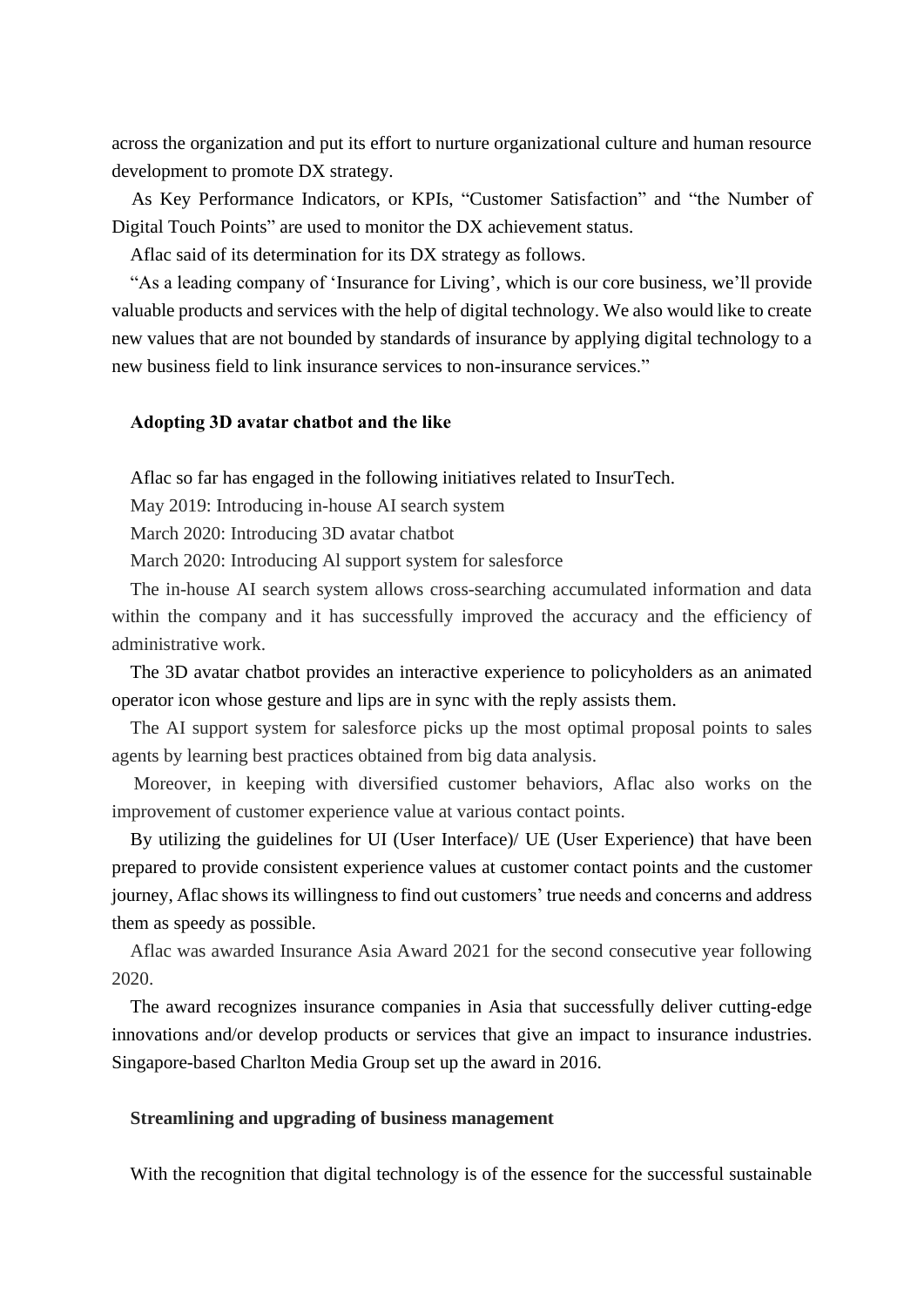growth, Meiji Yasuda Life Insurance Company has been engaging in streamlining and upgrading its business management based on the following four action policies.

① Sophisticating the role of "human": Establish sales and service structure to help "human" concentrate on high added value operations or new roles.

② Pursuing UI/UX: Ongoingly develop and improve advanced products, services, and nonface-to-face platforms to keep up with the rapidly changing customer needs.

③ Strengthening partnership with external organizations: Back up ① and ② through the alliance with municipalities, industries, research institutions and medical institutions, or the use of external resources such as technology, services and data.

④ Engaging in drastic streamlining and upgrading: Build the efficient operational management structure and operational process that are also balancing out low-cost and highproductivity.

As for ① Pursuing UI/UX, which is considered an important factor for competition, Meiji Yasuda aims for developing a system for flexible new products, shortening a product developing cycle, and providing products and services to a wide range of areas such as prevention, diagnosis/hospitalization, recuperation/rehabilitation in accordance with a patient journey.

Points of streamlining and upgrading business management which is a key to cost competition are as follows.

- ・Three "less" (Eliminating papers, seals and facsimiles)
- ・Enhancing automation of decision making process of operational work
- ・Clarifying the purpose of data utilization and analysis theme
- ・Nurturing data scientists

While upgrading products/services, sales/follow-up activities and operational work through the further utilization of data, Meiji Yasuda Life also tries to ensure the balance between its legacy system and the new technology, and to promote the efficient system utilization and the development of the structure from the medium to long term standpoint. To promote DX Strategy, Executive Officer in Charge of Digital Transformation and Healthcare Development is newly appointed in April 2021. Digital Strategy Department and a special project team to promote DX Strategy were also launched at the same time.

As KPIs for DX Strategy, customer satisfaction, the number of policyholders, the number of non-face-to-face access, and the number of students for a data scientist training course will be taken into account.

#### **Starting a group-wide project of IT human resource development**

Faced with the management challenges of promoting the data utilization in various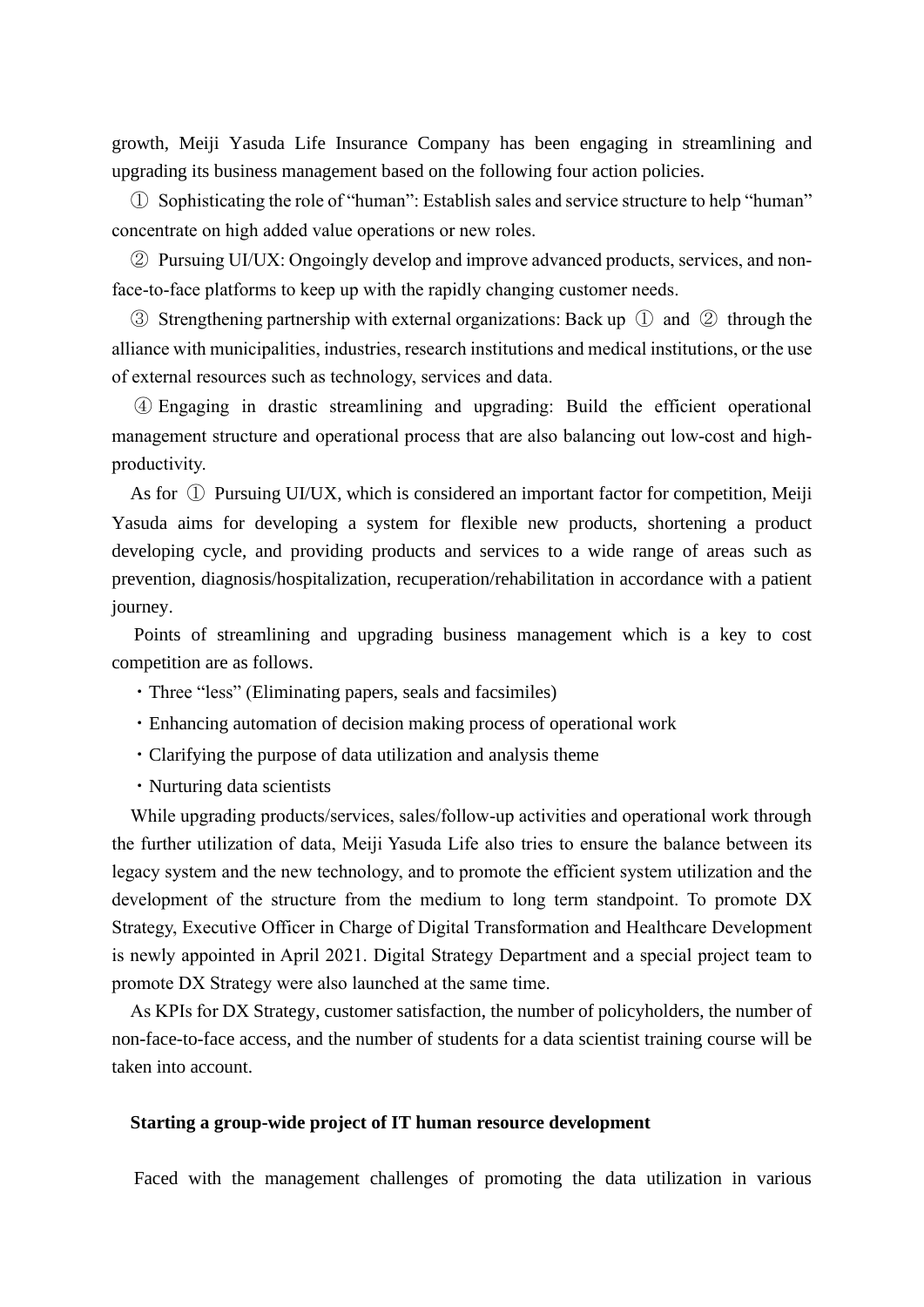operational fields such as sales support, insurance administrative services and asset management, it has become more important to secure highly skilled IT personnel——. Nippon Life talks about the aim of starting a large-scale IT human resources development project.

Nissay group currently has almost 3,000 IT personnel, of which about 400 with Nippon Life, about 2,000 with Nissay Information Technology (NIT) including 900 personnel assigned for Nippon Life's project, about 500 with Taiju Life Insurance Company, about 70 with Nissay Wealth Life Insurance Company and about 30 with Hanasaku Life Insurance Company.

The following problems have been pointed out so far.

① Having individual training issues

② Having inconsistency in the development of training structure among group companies

NIT set up NISSAY IT Academy during FY2020 and has provided around 80 courses such as IT technology training courses and development practical training courses, to name a few, to the group companies ever since.

With the project this time around, Nippon Life and NIT have worked together and promoted to build a training structure for the entire group. Program contents of NISSAY IT Academy are also enhanced.

- ① Approximately 100 training contents
- ② The latest technology training such as AI and Cloud computing
- ③ Initial training for three months including programming
- ④ Skill approval system based on operational experience
- ⑤ Holding IT human resource development committee in charge of group human resource development

The program contents and the training infrastructures will also be expanded. An existing facility of Nippon Life will have an additional space which accommodates up to 150 persons (Approx.  $600m^2$ ). It is expected to be completed in March 2022.

The initial cost is expected to be JPY150 million including the cost to set up the facilities which accommodate both physical and virtual participants at the same time.

"We position this training infrastructure as the symbol of the group-wide IT personnel development and expect it could increase the group's brand presence," says Nippon Life.

Basic subjects such as programming and data analysis will be required courses for young employees from now on. Skill development training related to DX promotion has been carried out targeting assistant managers and young managers since FY 2021.

Professional skill training programs (BrainPad Inc's data science courses) are available for employees who are working in the department where they are required to utilize data.

Aiming for further strengthening an academia-industrial partnership, NIT has joined UTokyo (the University of Tokyo) MDS (Mathematics and Data Science) Consortium. Around 20 young employees are to enroll its adult courses every year.